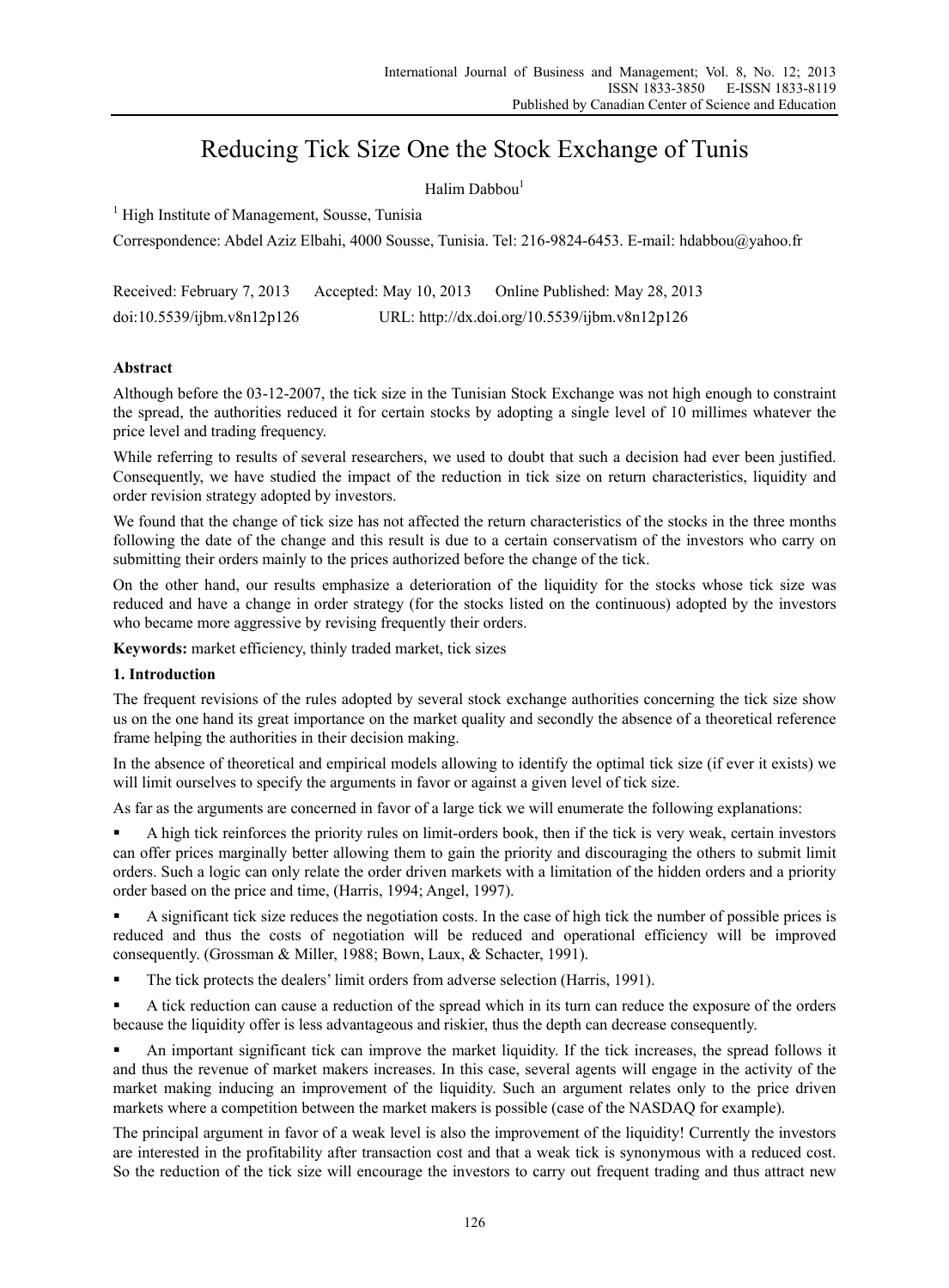investors. This argument takes all its direction when the tick constrains the spread to take a value higher than its "normal value". In addition, a weak tick allows the release of an arbitrage process, even if the profit before transaction cost is weak, thus improving informational market efficiency.

It is obvious that a tick modification does not benefit to all the agents on the market. The majority of the researchers affirm indeed, that a weak level is beneficial to liquidity demanders since competition between liquidity suppliers reduces the spread and the transaction costs whereas this can be harmful to liquidity offerers whose margin will drop consequently reducing, their ability to offer liquidity.

The empirical studies treating the impact of the tick size on the market quality can be divided into four categories:

 The first category on the one hand integrates the studies which have been interested in the variation of market quality following a regulation change concerning the tick size. The majority of the results (Van Born, Van Born, & Pruitt, 2000;, Chung & Chuwonganant, 2004; Chung, Chuwonganant, & McCormick, 2004) shows a tick reduction which generates a narrower spread and a less depth, on the other hand, rare are the studies which have evaluated the net effect of the tick change on the liquidity.

 The second category is interested in the changes of the spread for stocks which are transfered from a tick range to another on the markets where the tick is the function of the price levels.

 Third the work which studied the effect of a split operation on the quality of the market while being based on the fact that a split operation increases the tick size, it shows a widening of the spread after the split operation that encourages the brokers to promote the split operations (Copeland, 1979; Angel, 1997; Schultz, 2000).

 Finally, the fourth category has been focused on the study of the impact of the tick size on the correlation between the prices and the relative spread (Harris, 1994, 1996; Angel, 1997).

Before the 03-12-2007, the tick size on the Tunis Stock Exchange was variable according to the price level but without exceeding the 100 millimes as long as the prices are lower than thousand dinars. Although it is obvious that the levels practiced at that time did not constraint the spread, the authorities harmonized them by adopting a single level of 10 millimes whatever the price of the stock and its trading frequency.

While referring to several researchers, we extremely doubt that such a decision is justified. We will initially study the impact of the tick modification on the characteristics of the stocks and the liquidity.

Then we will test at the same time, the assumption of conservatism of the investors which stipulates that the investors will continue to pass their orders mainly with the prices authorized before the change of the tick. The validation of such an assumption would explain the absence of tick modification impact on the characteristics of the returns and also on the liquidity. Secondly time we will be interested in the behaviors of the investors making revision of orders (cancellation and modification) around the date of the lawful change.

Without paying any attention the differences of the characteristics of returns, trading volume and liquidity between the securities listed on continuous and those on fixing, so it is useful to distinguish between these two types of stocks for determining better the effect of the tick size modification.

Then, our second paragraph is devoted to a review of the literature treating the impacts of the tick size on the liquidity and on the characteristic of the stocks. Then we present our data in a third paragraph, methodology in a fourth paragraph and the results and interpretations at last.

## **2. Review of the Literature**

#### *2.1 The Tick Size and Liquidity*

The first empirical studies, which have analyzed the relation between the tick size and the liquidity, were limited to study the spread and the depth whereas recent research has widened its analysis with other facets of the liquidity by using direct and indirect measurements, such as the trading volume, volatility, the activity of orders submission in addition to a liquidity index incorporating inter alia the spread and the depth.

As far as price driven markets as concerned the tick size is higher than the spread, the latter will equalize the tick and liquidity offers as being advantageous, especially for the small orders. In addition, the dealers will change their strategy of quotation thus impacting the depth of the order book. For example, if the market applies to the temporal priority, the suppliers of liquidity will make the tail to offer the liquidity thus increasing the depth.

But the tick can affect the depth even if the quoted spread is higher than the tick. If the tick, which represents the minimum cost of obtaining the priority of orders in the order book, is high, the probability of being preceded by the quote matchers will be weaker. Thus the depth would be positively related to the tick.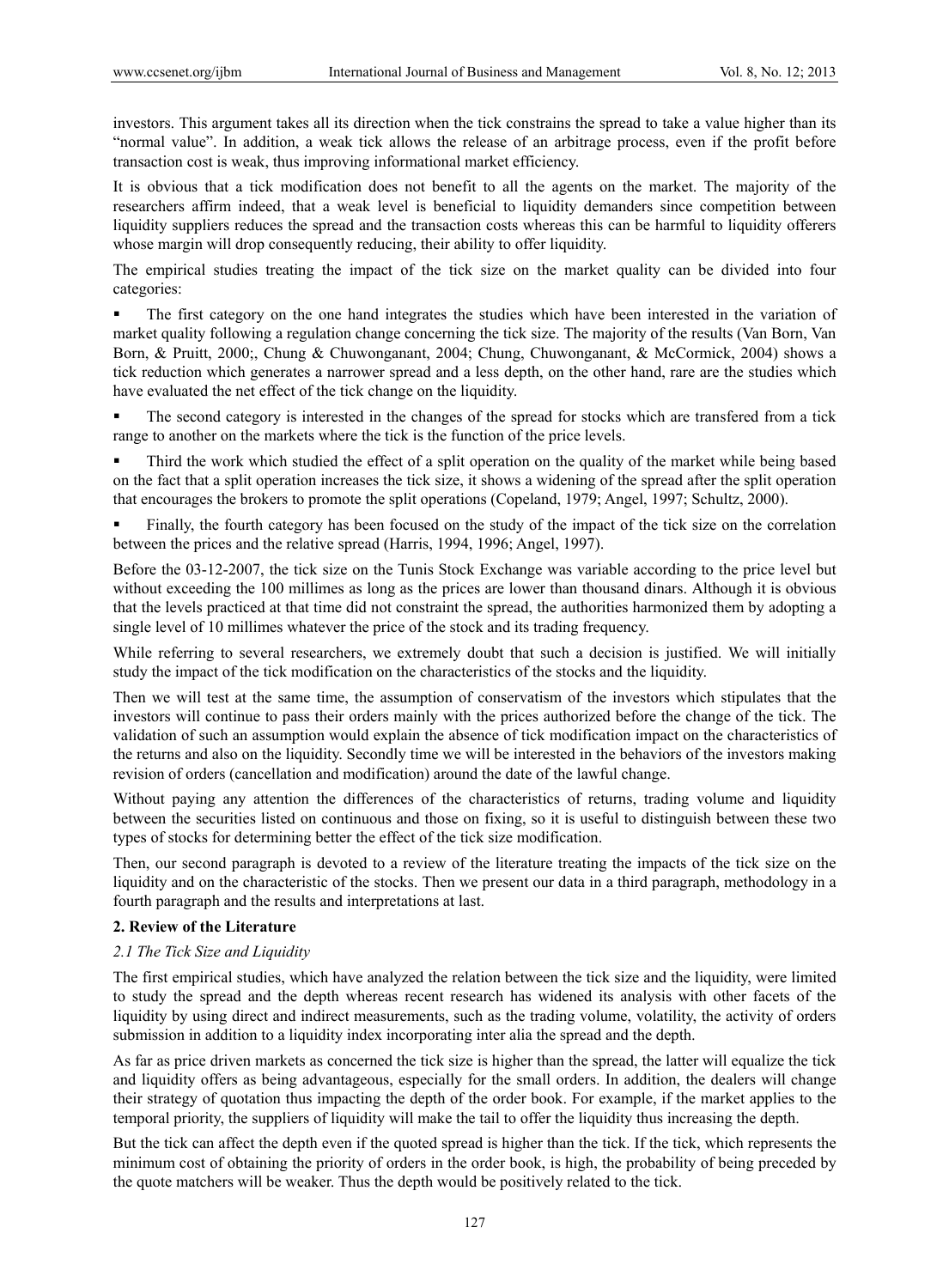(Harris, 1994) uses American data (NYSE and AMEX) to carry out a projection of the spread, depth and trading volume following one supposed as a change of tick size. He finds that a reduction of the tick can allow a significant reduction of the spread and an increase in trading volume but also a reduction in the size of the orders which does not indicate necessarily a fall of the depth.

By studying the reduction of the tick size from 1/8 to 1/16 on the NYSE, (Bollen & Whaley, 1998) note a significant fall of the spread and find that the quoted spread weighted by trading volume decreases of more than 13% but that the depth falls of 38% after the change. By using an index of the market quality, they conclude a modest improvement of the market quality.

The authors find that the effect of the tick reduction is not homogeneous with the price range and from the size of the transactions and that in particular the stocks at weak price will benefit well from the reduction of the tick and thus deducing the existence of an optimal level of tick.

By analyzing the impact of the reduction of the tick size on the liquidity in the NYSE, (Goldstein & Kavajecz, 2000) suggest that the determination of the tick must be done according to the levels of trading volume and price. The heavily traded stocks must be equipped with a weak tick whereas thinly traded ones must have a high tick.

(Ronen & Weaver, 2001) study the impact of the reduction of the tick size on the AMEX on the liquidity, the volatility and the specialist profit. They find an improvement of the liquidity (confirmed by the fall of the spread with non- reduction of the depth), a reduction in the transaction costs (accompanied by a stability of the specialist profits) and finally, a reduction of volatility.

By studying the reduction of the thick size on Nasdaq, (Bessembinder, 1999) concludes the equilibrium spread depends on the level of tick even if this last does not constrain directly the width of the spread.

(Ascioglu, Comerton-Forde, & McInish, 2010) try to determine the criteria which the authorities must use to fix the level of the tick. They conclude that the authorities must take account of the trading activity as well as price range to fix the level of the tick. The same conclusion is reached by (Aitkena & Comerton-Forde, 2005) following a study of the reduction of the tick on the Australian market.

On a driven order market, the only source of liquidity comes from the limit orders. It is thus imperative that the tick is on a level which encourages the submission of limit orders and offers a protection against the free-riders. On the other hand, an elevated tick harms to the liquidity claimants seen the increase of transaction costs.

(Chung, Kim, & Kitsabunnarat, 2005) study the impact of the tick on the quality of Kuala Lumpur market characterized by seven different ticks according to the price. They find that the imposition of a high tick for the stocks at high price is not without defect since their relative spread are broader than those of the other stocks whereas their depths are not better for as much. On the other hand, the authors observe that the clustering of quotations decreases with the tick, and affirm that the liquidity suppliers do not always offer important depths for the stocks with high tick. They conclude that high ticks for stocks at important prices can deteriorate the liquidity while reducing the cost of transaction (less clustering of quotations).

(Smith, Turnbull, & White, 2006) have analyzed the impact of the reduction of the tick of January 29th 2001 on the Toronto Stock Exchange quality. They have found that the trader's choice of strategy related to the order priority is not affected by the tick reduction and that the frequency of the cancelled orders increased.

(Smith, Turnbull, & White, 2006) have found that the reduction of the tick generates a reduction in the spread for the least liquid stocks, a fall depth of the market, an increase of the speed of orders execution and an improvement of the price continuity.

Contrary to former research, (Bourghelle & Declerck, 2004) have not found any significant variation of the effective and quoted spread for the whole of the stocks following the revision of the tick size of January 1999 on Euronext of Paris. They deduce that the relation between the relative tick and the relative spread is increasing but convex.

For the depth and the orders submission, the results coincide with former research:

 The authors have shown that the investors use more hidden orders following the tick reduction and conversely less than hidden orders for the stocks whose tick has increased.

 The submission of the limit orders within the limits of the spread increased (decreased) following the reduction (increase) of the tick. Thus, the tick reduction is related to the reduction of quoted depth.

In addition the authors note, that institutional which is supposed being responsible of the big size orders, did not suffer from the tick change since they have found variation of the weighted average spread by the trading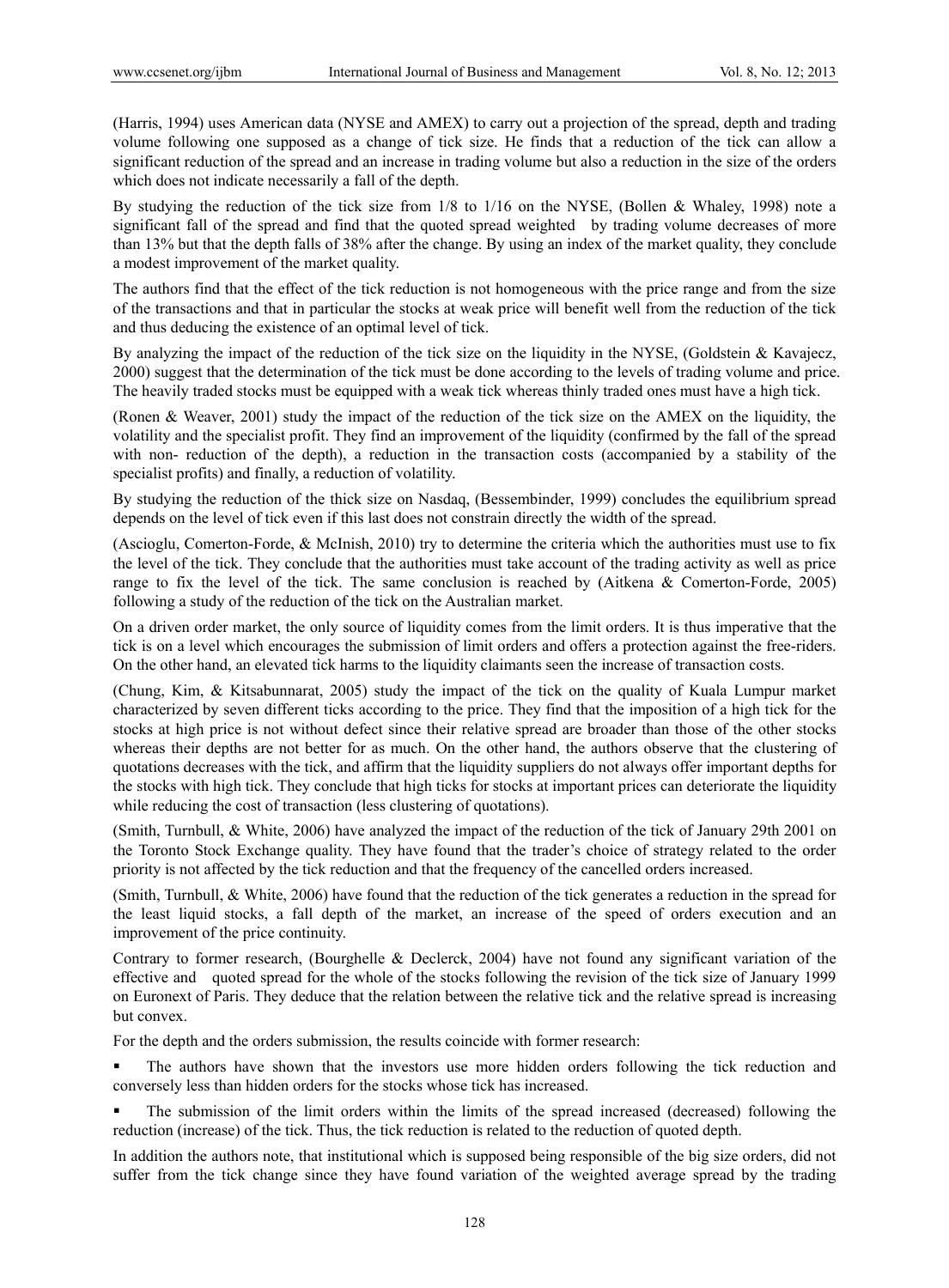volume.

The authors have observed finally, a change in the behavior of the traders who protect themselves from the strategies of front-running. They have concluded that a tick change does not necessarily lead to a change of the execution costs but it influences the transparency level on the side of the liquidity offer. Normally a broad tick makes the strategies of front running expensive and encourages the investors to expose their orders, whereas a weak tick permit the investors to obtain the priority to carry out their orders with a weak price sacrifice.

(Harris, 1996) studied the relation between the orders exposure and the tick size on the Toronto and Paris stocks exchange. He found that the investors are more exposed in the cases of broad tick, short order validity and low price volatility confirming the fact that the dealers who submit limit orders try to control the option which they offer to the others.

The results had shown well that the tick had affected the order exposure, which meant that tick reduction had decreased the order exposures and possibly the liquidity.

In conclusion, we can say that the net effect of a tick revision on the execution cost and on the liquidity can depend on the market design. For example, the anticipated results of the Kadan model (2006) have been far from being waited in a market where there is no competition of market makers; the results as well as the explanations have differed between order driven market and dealer market.

(Kadan, 2006) derived a model permitting to clear up the relation between the number of market makers and the effect of a tick change. On the one hand he found that if their number were small, they would prefer a weak tick whereas the investors attitude were ambiguous but with a certain preference of high level. On the other hand, if their number was high, the market makers would prefer a high tick contrary to the investors.

In the same way, the existence of hidden orders on a given market is decisive in the determination of an "optimal" tick since in this case the liquidity suppliers can protect themselves while avoiding offering to the others free options. Lastly, the rules of orders priority can play a big role in this context.

## *2.2 Tick Size and Return Characteristics*

The analysis of the impact of the tick size on the return characteristics did not much draw the attention of the researchers, but the intuition wants the tick to create a price clustering, thus causing a distortion compared to a normal distribution, especially for the return calculated on a short time interval. In the same way, this clustering can influence the trading volume and volatility.

(Onnela, Tôyli, & Kaski, 2009) have studied the effect of a tick change on the returns by using two approaches one based on a simulation and the other on real data.

So in the first study, these latters generate time series of price with a normal distribution of the returns, then they discretize these series to simulate the existence of a not null tick size before reanalyzing their characteristics. Thus, any change obtained is supposed to reflect the effect of the tick on the return.

Simulations carried out have shown that the data made discrete (in conformity with the existence of the tick size) are not described any more by a normal distribution and that a better approximation can be obtained by using a more pointed distribution.

In the second study, they choose securities listed at the same time on the NYSE and Toronto Stock Exchange which do not use the same level of tick. The authors note that the investors frequently use "psychological" prices, with the result that the prices are not uniformly distributed on the grid of the possible prices. This clustering of the prices on the level of certain values can affect the manner with which the returns are distributed. Moreover, this phenomenon persists even after the reduction of the tick (decimalization on the US stock exchange) because the investors are touched by a form of conservatism. The authors find that the tick size and the ratio tick on price influence the frequency of the null returns and that the broad effective levels cause a distortion of the form of the return distribution because inter alia high frequency of the null returns.

Thus, the empirical results are not in agreement with the results of simulations because possibly of the conservatism of the investors who continued to trade with the same prices used before decimalization.

(Munnix, Schäfer, & Guhr, 2010) show that a tick even weak influences significantly the structure of the return distribution. If a stock reveals important changes of price during a given period of time, its return distribution will have thicker tails.

In addition, decimalization can deform the calculation of the returns in particular for the stocks valued at low prices. In addition the authors show that the tick size induces errors on the calculation of the correlation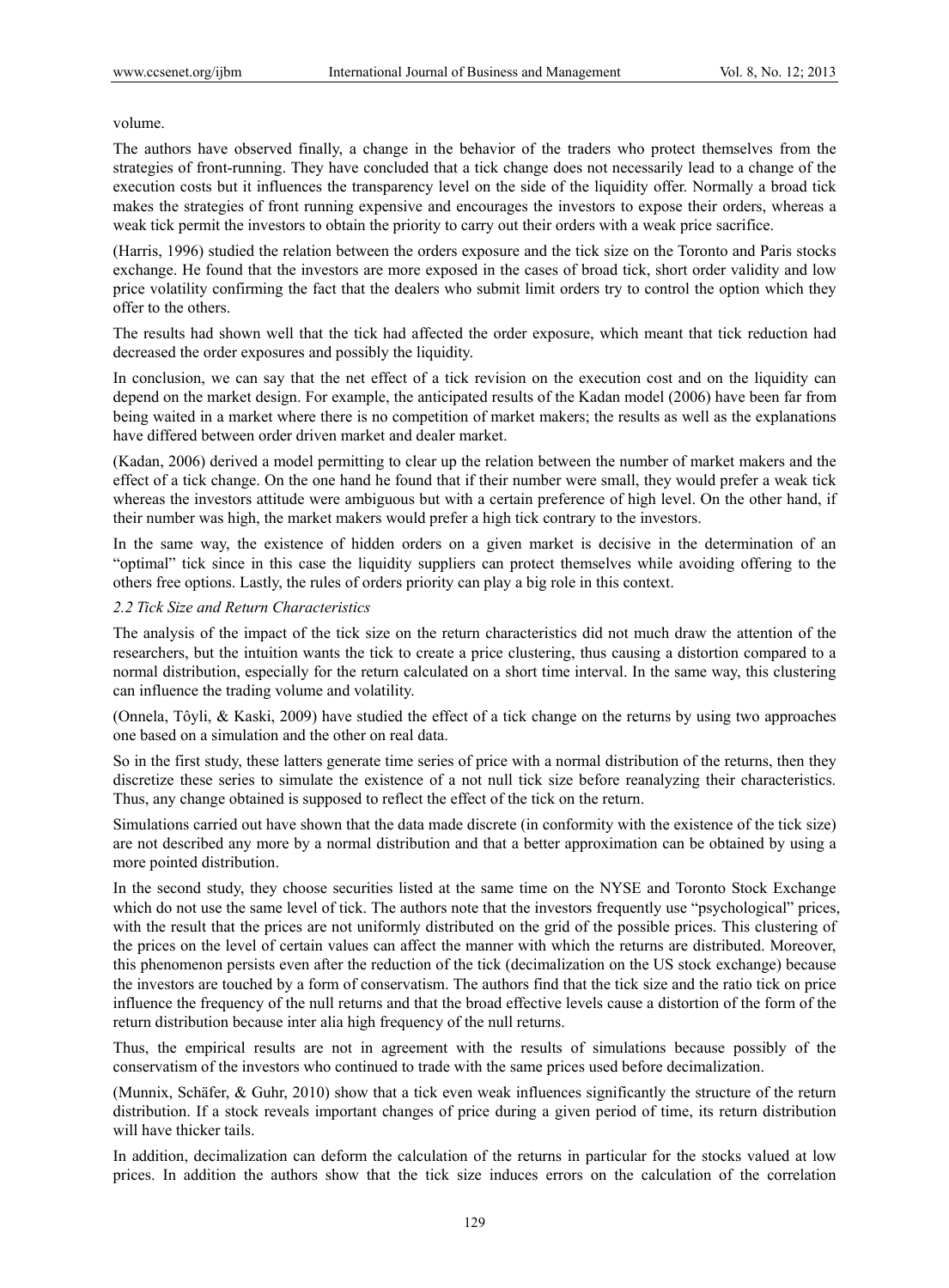coefficient due to a bad standardization of the return. This distortion depends on the impact of the decimalization which increases the returns calculated on short intervals thus contributing to the Epps effect which appears by the fall of the correlation coefficients as the returns have been calculated on decreasingly time intervals.

(Hameed  $&$  Terry, 1998) find a clustering of the prices which is important for all the ranges of price but which increases with the rise in the tick size and decreases with the trading volume without influence the price volatility. (French & Foster III, 2002) analyze the increase in volatility following a split operation before and after 1997, date of tick size reduction on the main American stocks exchanges. They find that except for the securities listed on the AMEX, the post-split variance increase was unaffected by the reduction in tick size.

#### **3. Data**

At the date of the change of the regulation concerning the tick size, only 18 out of 50 stocks saw their tick size reduced as shown at table 1.

Table 1. Number of firms listed on the Tunisian stock exchange according to their prices on the 03-12-2007 date of tick size change

|                                    | Continuous | Fixing   | Total    | Tick before 03-12-2007 | Tick after 03-12-2007 |
|------------------------------------|------------|----------|----------|------------------------|-----------------------|
| Price $\leq 20d$                   | 22         | 10       | 32       | $0.010$ dinar          |                       |
| 20d<br>price<100d                  | 9          | 8        | 17       | $0.020$ dinar          | $0.010$ dinar         |
| $100d$ $\leq$ Price $\leq$ $1000d$ | $\theta$   |          |          | $0.100$ dinar          |                       |
| Price>1000d                        | 0          | $\theta$ | $\theta$ | 1 dinar                |                       |
| Total                              | 31         | 19       | 50       |                        |                       |

The data used are collected from BVMT databases. The study period covers six months and it is centered on the date of the 03-12-2007 corresponding to the day of regulation change concerning the size. We did not eliminate the week surrounding the date of the change not to lose precision whereas certain studies made it in order to avoid possible errors on the data (for example (Goldstein & Kavajecz, 2000)).

A daily frequency has been used for all the analyzed variables. For the prices, the spreads and the depths, we chose the closing values.

On the level of methodology, we considered to be useful to establish a comparison with a control sample since at the end and at the beginning of the year, we can expect a particular behavior of the investors who are generally more active during this period compared to the remainder of the year. In fact, during December, certain investors have intervened on the market for tax reasons whereas the managers of funds have readjusted their portfolios for trade raisons. In addition, January has been characterized by a certain seasonal variation on some markets.

In the same way, and seen specificities of the quotation system, a distinction has been established between the stocks quoted on fixing as well as on continuous. In this direction, the control sample for the stocks listed on the continuous and affected by the tick reduction is made up only of stocks listed on the continuous and not having undergone a tick modification, the same way as for those listed on fixing.

To the date of the change, 33 stocks have belonged to continuous; those left have been listed in the fixing. During our study period, only one title whose tick has been modified has been transferred from fixing to continuous whereas for the control sample four stocks have passed from fixing to continuous at the 02-01-2008.

As an estimate of the returns and the spread, we use first the limit crossed in the case of trading halts then in the case of absence of quotation, we use the previous price on condition that the spread is positive. If not, we use price of the following day.

Lastly, for the securities listed on fixing, seldom, were some exchanged during the analysis period, which we could not calculate their skewness and kurtosis any more thus we have eliminated them from our samples.

## **4. Methodology**

## *4.1 Characteristics of the Returns*

For each stock we have calculated the return before and after change of tick size level, like their characteristics (average, variances, skewness and kurtosis) then we have estimated the absolute difference (average frontaverage after).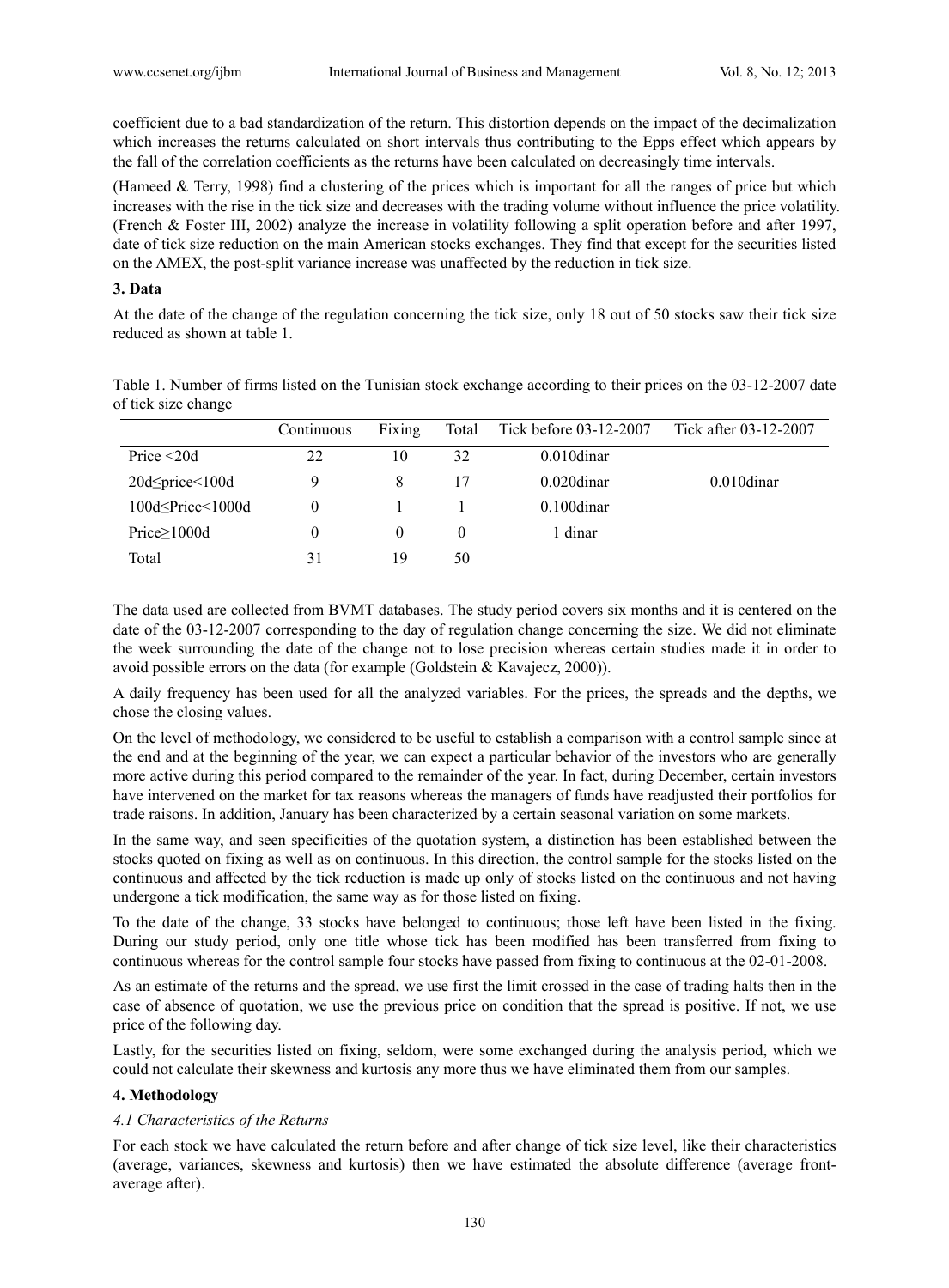We have also calculated the arithmetic means of the variable studied before and after 03-12-2007 for each of the four groups (fixing, control fixing, continuous and control continuous).

A unilateral Student test per pairs has been used initially to test the change of the average after this date. To isolate the effect of the tick change of a possible change of the market conditions during the same period, we have tested the average difference between the sample of the stocks touched by the tick reduction and the sample of corresponding control, through Z test. Lastly, we have carried out a test of Wilcoxon for two matched samples to confirm the found results.

In the second time we have resorted to a GARCH (1, 1) model with a dummy variable in the equation of the variance to test if the conditional variance have been affected by the change of the tick. The estimate was carried out over period 02-01-2007/30-06-2008 by using daily returns calculated on the basis of adjusted closing price. The dummy variable has taken zero value for the days preceding the tick change date and the value one in the following days. The estimated model arises as follows:

$$
R_t = \phi_0 + \phi_1 R_{t-1} + \varepsilon_t
$$
  
\n
$$
h_t = \alpha_0 + \alpha_1 \varepsilon_{t-1} + \beta_1 h_{t-1}
$$
  
\n
$$
\varepsilon_t / \psi_{t-1} \to N(0, h_t)
$$
\n(1)

Where  $R_t$  is the current return of a given stock and  $\epsilon t$  an error term.

 $h_t$  is current conditional volatility.

 $\alpha_0 > 0$  and the coefficients  $\varepsilon_1$  and  $\beta_1$  are positive or null.

#### *4.2 Liquidity*

For each stock, we have calculated the liquidity over the periods before and after the change, as measured by the trading volume, the spread, the depth with the best offer, the depth with the best demand, the index of market quality (MQI) then we estimate the relative difference by the logarithm (average before/average afterwards).

Three measurements of the trading volume have been used: the number of transactions per day, the number of stocks traded and the trading volume in dinars (expressed in a thousand of dinars).

In addition, we have calculated two types of spread:

Quoted spread (expressed in dinars) = closing bid price – closing ask price.

Relative spread (expressed in %) =  $2*(\text{closing bid price- closing ask price})/(\text{closing bid price+ closing ask price})$ .

Whereas for the index of liquidity, we retained the measurement used by Bollen and Whaley (1998):

 $MQI = (depth with the purchase + depth with the sale)/2* relative spread$ 

The use of the logarithm reduces the effect of the outliers values whereas the use of the ratio adjusts the differences in scale between the firms. For each sample, we have measured the cross sectional average and the standard deviation of the logarithms before resorting to a student test to see whether the average change is significantly equal to zero or not.

Calculations are carried out on each of the two samples and their control samples before testing the differences of them.

For the stocks listed on fixing, have regard with the sample size and the illiquidity of certain stocks, it was impossible to us to carry out calculations of the spread and depth.

#### *4.3 The Activity of the Investors*

For each stock we have entered the number of the sale and buying orders three months before and three months after the date of the change as well as the number of modified and cancelled orders to be able to calculate the revision frequency for each type of order. We have then applied the Student test for matched samples to the frequencies average before and after the date of the change for the four groups of stocks. As for the liquidity and the characteristics of the stocks, comparisons are carried out between the stocks which underwent changes and the stocks of control pertaining to the same group of quotation.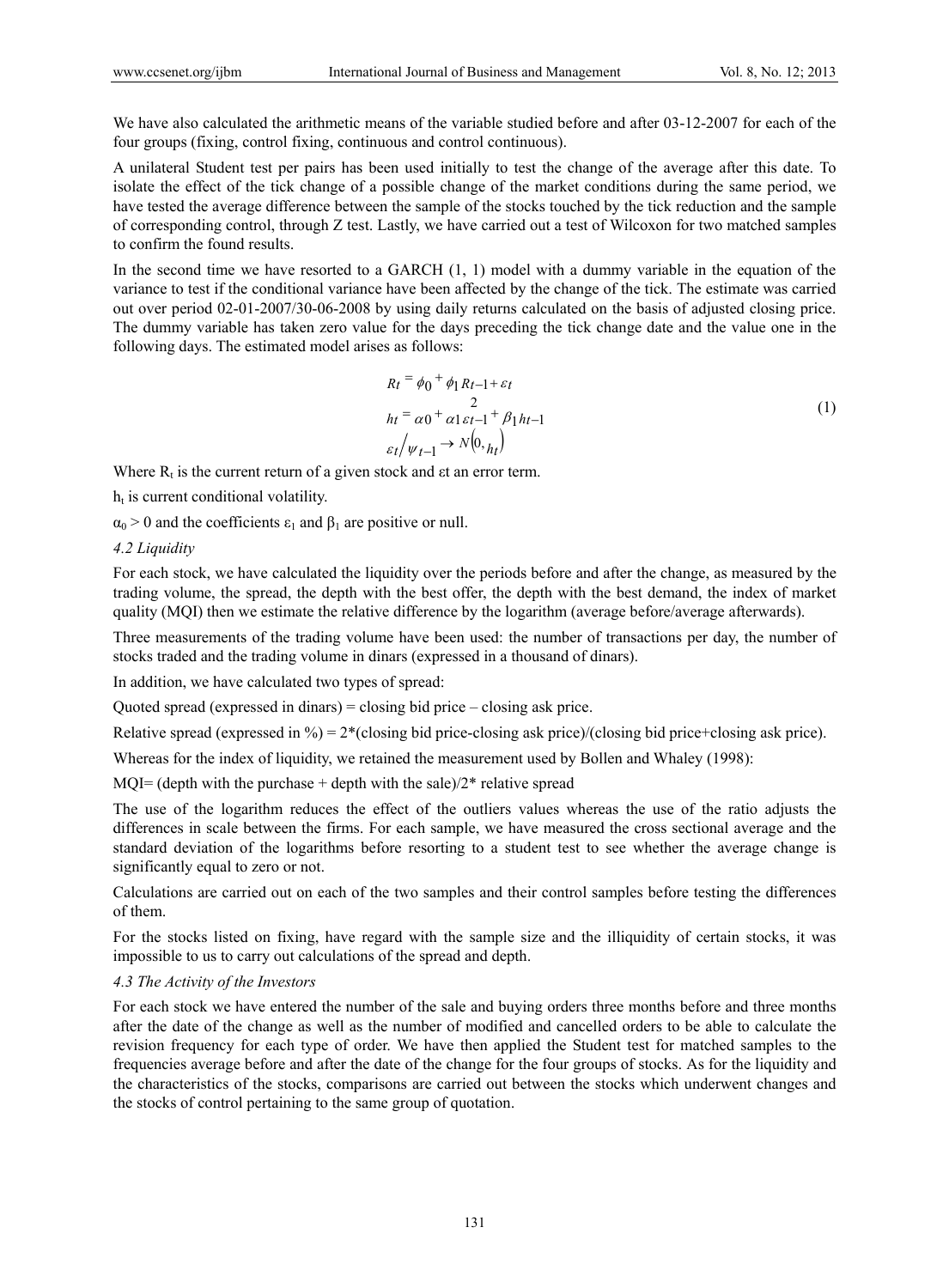#### **5. Results and Interpretations**

#### *5.1 Characteristics of the Returns*

For the stocks listed on the continuous and affected by the tick change, we noted a statistically significant increase in the standard deviation (with a risk of 10%) during the post change period. But the analysis of the corresponding control sample shows us the same phenomenon, namely a significant growth of the standard deviation. Moreover, the Student test does not reject the equality of the increases for the two samples. We then conclude that increase is not caused by the tick change but rather by other common factors related to the market conditions (table 2).

Table 2. Summary of characteristics of each group studied before and after the change date (The probability of Student test, applied on each variable before and after the change date, are indicated)

|                           | Fixing     |      | Control fixing |      | Continuous |      | Control continuous |      |
|---------------------------|------------|------|----------------|------|------------|------|--------------------|------|
|                           |            | prob |                | prob |            | prob |                    | prob |
| Return average            | 0.001 64   |      | 0.00045        |      | 0.00049    |      | $-0.00014$         |      |
| Return-before             | 0.001 99   | 0.31 | $-0.00116$     | 0.06 | 0.000 34   | 0.40 | 0.000 13           | 0.13 |
| Return-post               | 0.001 27   |      | 0.00211        |      | 0.000 64   |      | $-0.00041$         |      |
| Difference                | $-0.00073$ |      | 0.003 26       |      | 0.000 30   |      | $-0.00054$         |      |
| Standard deviation        | 0.011 02   |      | 0.01272        |      | 0.012 63   |      | 0.012 22           |      |
| Standard deviation-before | 0.009 68   | 0.11 | 0.011 66       | 0.39 | 0.01138    | 0.08 | 0.011 43           | 0.08 |
| Standard deviation-post   | 0.011 47   |      | 0.012 27       |      | 0.013 39   |      | 0.01272            |      |
| Difference                | 0.001 80   |      | 0.00061        |      | 0.00201    |      | 0.001 29           |      |
| <b>Skewness</b>           | $-1.11264$ |      | 0.299 29       |      | 0.376 20   |      | 0.261 66           |      |
| Skewness-before           | $-1.53999$ | 0.16 | 0.227 80       | 0.42 | 0.19072    | 0.15 | 0.166 74           | 0.13 |
| Skewness-post             | 1.332 27   |      | 0.19079        |      | 0.597 59   |      | 0.288 80           |      |
| Difference                | 2.872 25   |      | $-0.03701$     |      | 0.406 87   |      | 0.122 05           |      |
| kurtosis                  | 15.61273   |      | 1.901 68       |      | 3.333 59   |      | 1.768 31           |      |
| Kurtosis-before           | 12.121 75  | 0.42 | 1.585 93       | 0.39 | 1.97088    | 0.09 | 1.253 72           | 0.08 |
| Kurtosis-post             | 12.347 61  |      | 1.881 23       |      | 3.333 09   |      | 2.04583            |      |
| Difference                | 0.225 86   |      | 0.295 30       |      | 1.362 21   |      | 0.792 11           |      |

For the stocks listed on fixing, the increase in the standard deviation is not statistically significant as well as for the sample made up of the stocks whose tick was reduced for the control sample.

For the skewness coefficient, we did not detect statistically significant changes for the whole of the analyzed samples. On the level of the stocks listed on the continuous, the skewness average increases almost threefold without being statistically significant thus showing a great disparity between the stocks and on the level of the stocks quoted on fixing, the skewness average straightforwardly has changed sign. So we can affirm that the tick change does not have affected the returns skewness of the securities quoted on the Tunisian Stock Exchange.

For the kurtosis, we have found an increase of about 70%, statistically significant at the risk of 10% during the period post-change for the stocks listed on the continuous one and touched by the tick modification. Having noticed the kurtosis of the control sample which has increased by 63%, we conclude then the non relevance of the tick change on the kurtosis.

For the stocks quoted on fixing, no change of kurtosis has been noted for the whole of the stocks (affected or not by the tick change).

The results of GARCH (1, 1) model estimate show that the dummy variable is significant as far as 60% of the stocks are concerned and that besides some exceptions, it is positive. So we can easily note that the result does not depend on the tick modification. Thus, as for the standard deviation, conditional volatility exhibits a change after the 03-12-2007 which is not due to the tick modification. It could be either charged to the other regulatory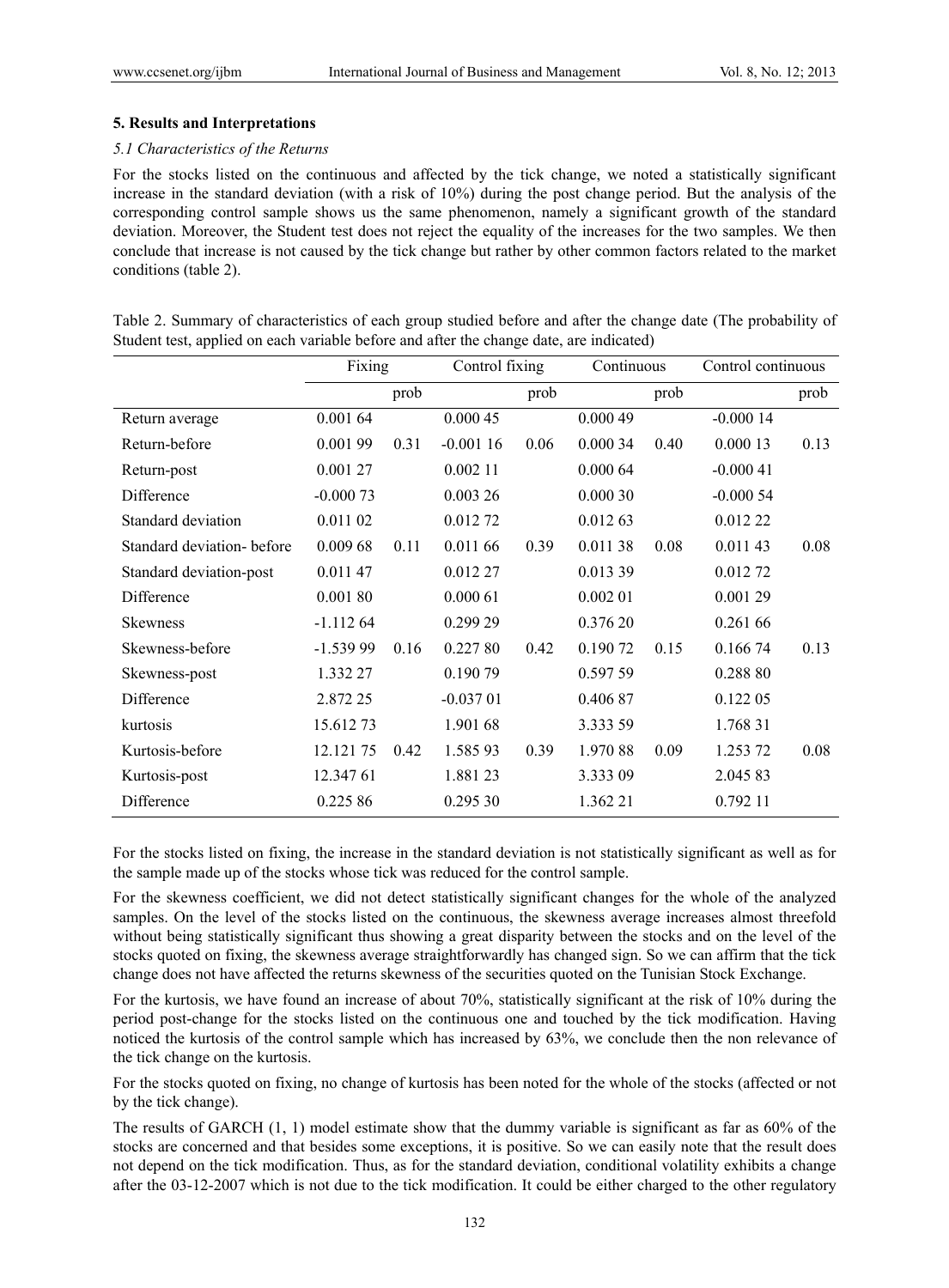modifications noted on this same date or with the year-end and January effects.

Globally, everything will indicate that the tick change hasn't affected the characteristics of stock returns. A plausible explanation of such a result discussed among others by (Onnela, Tôyli, & Kaski, 2009) lies in the conservatism of the investors who will continue to operate on the market to place the orders mainly with the old authorized prices. To validate this possible explanation, we estimate for each stock the percentage of transactions carried out with the new possible prices on the number of transactions carried out.

Independently of the "psychological prices" preferred by the investors, this percentage should normally be equal to 50%, but it accounts for only 13% for the stocks listed on continuous, 17% for those listed on fixing did not reach the 50% for any stock ; for instance, the stocks listed on continuous has a maximum value of 32% for the Simpar stock. Therefore a Student test confirms this conservatism at the risk of 1%.

Thus we can conclude, that the investors have continued to use mainly the prices to which they were accustomed to place their orders, at least three months after the change.

#### *5.2 Liquidity*

#### 5.2.1 Trading Volume

By analyzing the group of the stocks listed on the continuous and whose tick size was reduced, we noted an important increase in the volume of capital traded (+90%) but which is statistically non significant. In the same way, as table 3 shows, the number of shares traded knew a very important increase after the 03-12-2007 for the whole of the sample listed on the continuous (+93%) but this increase is not statistically significant. In fact, for certain stocks, belonging to the sample, the trading volume (measured as well by share number as by dinars) more than doubled whereas it dropped for others.

By using the transaction number as measure of trading volume, we found an increase statistically significant (risk of 1%) of the trading volume after the tick size change. Such results can be explained by a behavioral change of the investors who would have reduced on average the size of their orders.

On the other hand, the observation of table 4 summarizing the evolution of the trading volume for the group of stocks listed on the continuous and whose share price is lower than 10 dinars (thus non affected by the tick size reduction), indicates that as well the transaction number, the share number and the volume of capital traded increased to a significant degree lasting the second period.

The comparison of the results of the two groups proves, in a certain manner, a relative reduction in the trading volume for the stocks whose tick size decreased.

| Liquidity:<br>Continuous Group | Number of<br>transactions | Number<br>of stocks | Depth<br>Ask | Depth<br>Bid | Depth     | Spread    | Capital | MQI       |
|--------------------------------|---------------------------|---------------------|--------------|--------------|-----------|-----------|---------|-----------|
| Mean before                    | 11.3510                   | 37759               | 225.88       | 144.3545     | 370.2416  | 0.0139    | 142.659 | 324341    |
| Mean after                     | 18.0370                   | 7301.1              | 218.50       | 155.9370     | 374.4463  | 0.0124    | 271 779 | 36 9160   |
| <b>Difference</b>              | 6.6861                    | 3525.2              | -7377        | 11 5825      | 4 2047    | $-0.0016$ | 129 120 | 4 4 8 2 0 |
| z test probability             | 0.0012                    | 0.3180              | 0.4169       | 0 2 7 7 1    | 0 3 7 3 4 | 0.9775    | 0.2575  | 0 1 9 3 4 |

| Table 3. Evolution of liquidity before and after 03-12-2007 for the stocks listed on continuous (The z test has |  |  |
|-----------------------------------------------------------------------------------------------------------------|--|--|
| applied on the logarithm of the variable before on the variable after)                                          |  |  |

Table 4. Evolution of liquidity before and after 03-12-2007 for the control group (The z test has applied on the logarithm of the variable before on the variable after)

| Liquidity: Control<br>Group | number of<br>transactions | Number<br>of stocks | capital | Depth<br>Bid | Depth<br>Ask | Depth | Spread   | MOI    |
|-----------------------------|---------------------------|---------------------|---------|--------------|--------------|-------|----------|--------|
| Mean before                 | 17.39                     | 7630                | 49 753  | 617          | 650          | 1268  | 0.015    | 84.70  |
| Mean after                  | 20.13                     | 15 386              | 71 962  | 859          | 682          | 1542  | 0.013    | 132.38 |
| Difference                  | 2.73                      | 7756                | 22 209  | 241          | 31           | 273   | $-0.002$ | 47.68  |
| The z test probability      | 0.008                     | 0.013               | 0.009   | 0.002        | 0.126        | 0.008 | 0.951    | 0.068  |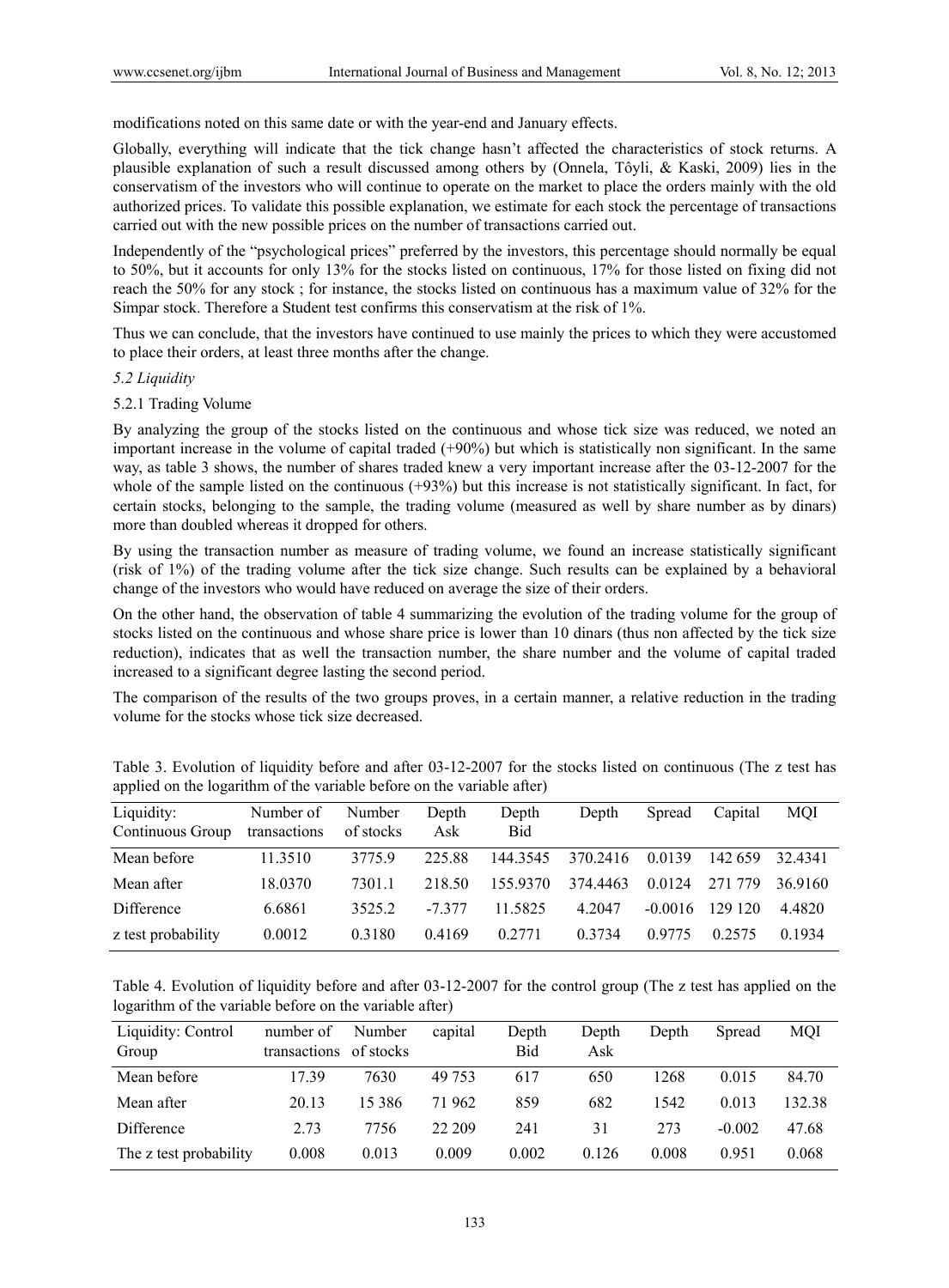## 5.2.2 Spread

By analyzing the evolution of the quoted spread and the relative spread, we have found a fall lasting the posttick change period of the stocks listed on continuous and whose tick size fell. On average, the spread dropped by 0,036 dinar (but in a way statistically non significant) and the relative spread by 11.24% compared to its initial level (statistically significant with the risk of 5%). However, by analyzing the spread of the control sample, we note the same evolution recorded by the first sample that is a non significant fall of the quoted spread and a statistically significant fall of the relative spread (but at the risk of 10%). Moreover, no significant difference is detected between the falls of the spreads for the two samples what does not enable us to conclude that the spread fall is due to the tick size reduction.

## 5.2.3 Depth

For the depth, we did not detect any significant variation either with the best offer or with the best demand. Moreover, for the depth with the best demand we have found a non significant reduction whereas the depth with the best offer recorded a weak non significant increase. The same result was found for the total depth.

On the other hand, for the control sample made up of the firms listed on the continuous, we find an increase of 2156%, statistically significant (at the risk of 1%) of the depth during the post-change period which is mainly due to an increase of the depth on the best offer.

So we conclude that the depth of our basic sample was affected by the regulation change as that it did not increase in the same way as the control sample. Therefore, the tick reduction reduced the depth of the stocks concerned.

## 5.2.4 Liquidity Index

By using an index of liquidity we did not find a significant improvement of the liquidity for our basic sample whereas on the contrary at the risk of 10%, the liquidity improved during the second period for the control sample.

We can thus conclude that the tick reduction did not improve the liquidity and that it possibly destroyed it. But the assumption of equality of the variations of the liquidity index of the two samples could not be rejected calling into question such a possibility.

## *5.3 Investors Activity: Submission and Revision of the Orders*

The sellers submitted and revised more their orders that the purchasers for the stocks quoted before and after the date of the 03-12-2007, which can be explained partly by the bullish tendency of the Tunisian market during this period.

For the securities quoted on the continuous and having undergone a tick reduction, the sale orders increased of more than 52% during the three months following the change date compared to the three months which it preceding whereas during the same period the sale orders relative to the others stocks listed on the continuous increased only by 6.4%. In the same way, the number of revised orders (cancelled or modified) increased by 57% for the studied sample whereas it increased only by 4.8% for the control sample (Table 5).

At the risk of 5%, we cannot reject the assumptions of increase in the numbers of orders submitted, cancelled and modified, which is not the case for the control sample.

For the stocks affected by the tick modification and listed on fixing, although the average percentage of orders revision passed from 12.64% to 17.45%, the statistical tests do not confirm the increase in the revised orders. In the same way, the number of submitted orders increased by 78.41% for the whole sample but without being statistically significant whereas for the control sample, made up of the stocks listed on fixing and not having undergone tick modification, the number of orders increased (statistically significant at the risk of 10%) of 34.39% and the revision of the orders increased by 18.55% (statistically non significant).

The results concerning the buying orders did not differ much from those of the sale orders. Indeed, we have found that for the stocks listed on the continuous, the tick reduction generated a significant growth of 33.94% of the submitted orders (with the risk of 5%) accompanied by an increase of 35.26% of the revised orders (significant at the risk of 10%). For the control sample, the increases in the submitted and revised orders are not significant and are about 5.4% and 1% respectively.

As for the stocks listed on fixing, the increase in the orders submission is only of 17% compared with 28% for the control sample and we cannot statistically reject the assumption as being null. In the same way, the orders revision rather dropped by 14.69% without being significant at the time when it increased by 23.60% for the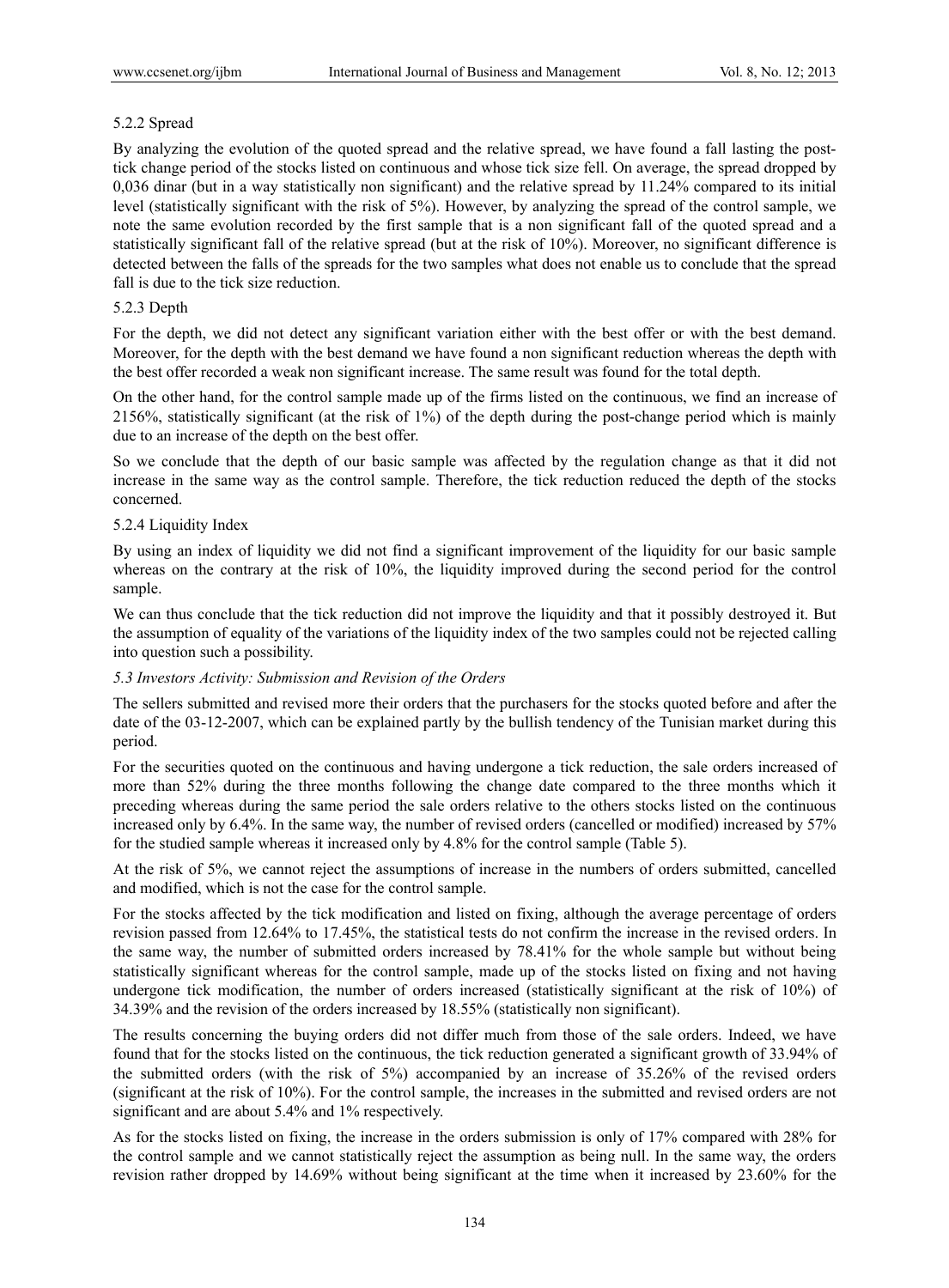control sample (in a non significant way).

| Table 5. The frequency of order modification |  |  |  |  |  |
|----------------------------------------------|--|--|--|--|--|
|----------------------------------------------|--|--|--|--|--|

|                    | The frequency of order modification |           |           |        |  |  |  |
|--------------------|-------------------------------------|-----------|-----------|--------|--|--|--|
|                    |                                     | Bid order | Ask order |        |  |  |  |
|                    | before                              | after     | before    | after  |  |  |  |
| Continuous         | 0.1334                              | 0.1320    | 0.1465    | 0.1542 |  |  |  |
| Control continuous | 0.1194                              | 0.1133    | 0.1265    | 0.1225 |  |  |  |
| Fixing             | 0.1844                              | 0.1110    | 0.1265    | 0.1746 |  |  |  |
| Control fixing     | 0.1282                              | 0.1462    | 0.1473    | 0.1449 |  |  |  |

#### **6. Conclusion**

The reduction of the tick size decided by the Tunisian authorities the 03-12-2007 has challenged us and has incited us to study his impact on the characteristics of concerned stocks returns, on their liquidity and on the behavior of the investors as regards revision of the orders.

We have found that the tick change hasn't affected the characteristics of stock returns (standard deviation, skewness and kurtosis) in the three months which followed the date of the change; we have explained this result by a certain conservatism of the investors who continued to carry out the trading mainly with the prices to which they were accustomed.

Nevertheless, our results emphasize a deterioration of the liquidity for the stocks whose tick size was revised downward and a change in the order submission strategies (for the stocks listed on continuous) adopted by the investors who became more aggressive, frequently revising their orders.

#### **References**

- Aitken, M., & Comerton-Forde, C. (2005). Do Reductions in Tick Sizes Influence Liquidity? *Accounting and Finance, 45,* 171-184. http://dx.doi.org/10.1111/j.1467-629x.2004.00128.x
- Angel, J. (1997). Tick Size, Share Prices, and Stock Splits. *Journal of Finance, 52,* 655-681. http://dx.doi.org/10.1111/j.1540-6261.1997.tb04817.x
- Ascioglu, A., Comterton-Forde, C., & McInish, T. (2010). An Examination of Minimum Tick Sizes on the Tokyo Stock Exchange. *Japan and the World Economy, 22*, 40-84. http://dx.doi.org/10.1016/j.japwor.2009.06.006
- Bessembinder, H. (1999). Trade Execution Costs on NASDAQ and the NYSE: A Post-Reform Comparison. *Journal of Financial and Quantitative Analysis, 34*(3), 387-407. http://dx.doi.org/10.2307/2676265
- Bollen, N., & Whaley, R. (1998). Are 'Teenies' Better? *Journal of Portfolio Management, 25*, 10-24. http://dx.doi.org/10.3905/jpm.1998.10
- Bourghelle, D., & Declerck, F. (2004). Why Markets Should not Necessarily Reduce the Tick Size. *Journal of Banking & Finance, 28*(2), 373-398. http://dx.doi.org/10.1016/S0378-4266(03)00136-5
- Brown, S., Laux, P., & Schacter, B. (1991). On the Existence of Optimal Tick Size. *Review of Futures Markets, 10*, 50-72.
- Chung, K. H., & Chuwonganant, C. (2004). Tick Size, Order Handling Rules, And Trading Costs. *Financial Management, 33*(1), 47-62.
- Chung, K. H., Kim, K. A., & Kitsabunnarat, P. (2005). Liquidity and Quote Clustering in a Market with Multiple Tick Sizes. *Journal of Financial Research, 28*, 177-195. http://dx.doi.org/10.1111/j.1475-6803.2005.00120.x
- Chung, K., Chuwonganant, C., & McCormick, T. (2004). Order Preferencing and Market Quality on NASDAQ Before and After Decimalization. *Journal of Financial Economics, 71*, 581-612. http://dx.doi.org/10.1016/S0304-405X(03)00174-0
- Copeland, T. E. (1979). Liquidity Changes Following Stock Splits. *Journal of Finance, 34*, 115-141. http://dx.doi.org/10.1111/j.1540-6261.1979.tb02075.x
- French, D. W., & Foster III, T. W. (2002). Does Price Discreteness Affect the Increase in Return Volatility